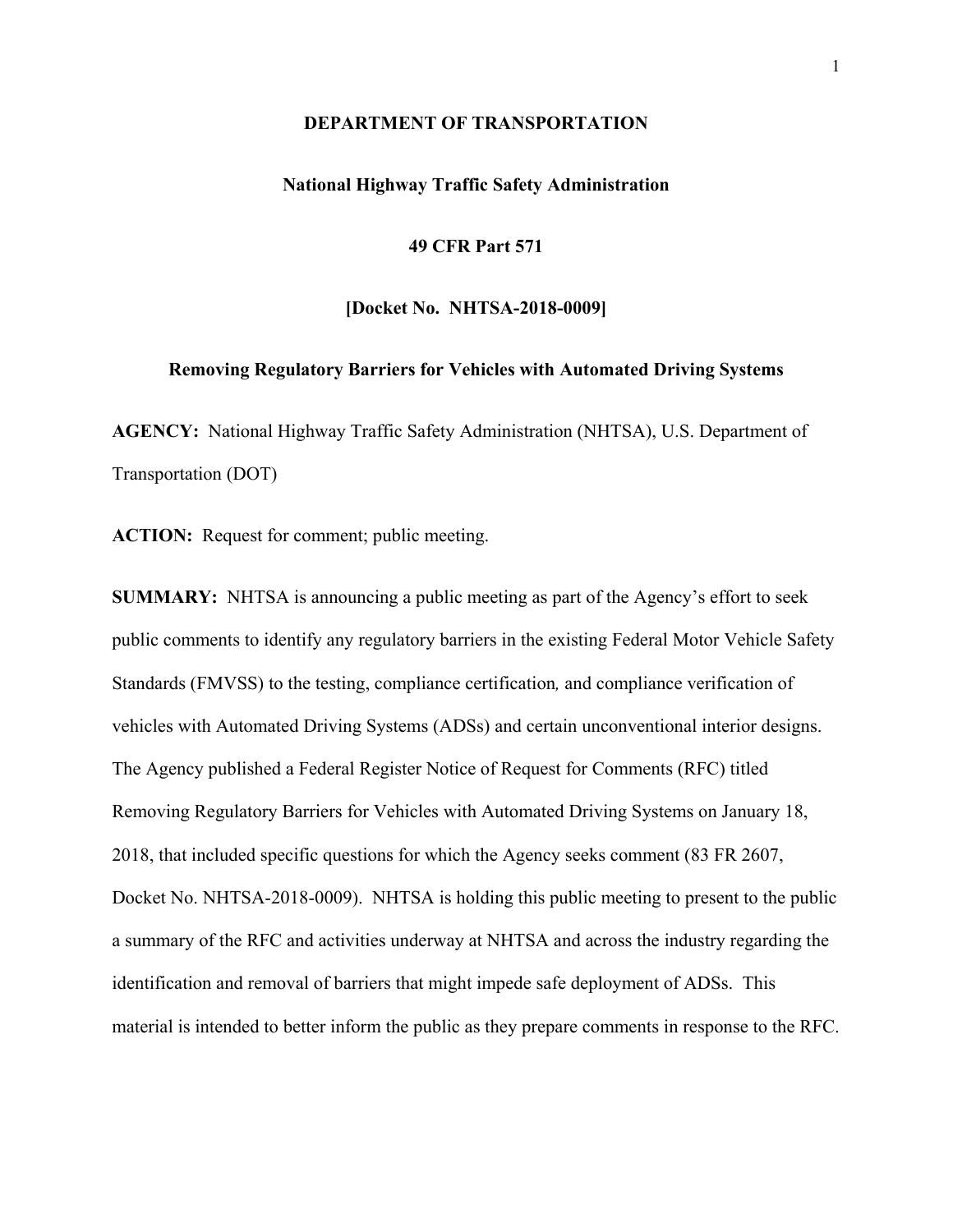Public comments are welcome at this meeting, but all should be oral, and any supporting presentations or materials should be submitted to the docket for consideration.

**DATES:** NHTSA will hold the public meeting on March 6, 2018, in Washington, DC. The meeting will start at 10 a.m. and continue until 3:30 p.m., EST. Check-in (through security) will begin at 9 a.m. Attendees should arrive early enough to enable them to go through security by 9:50 a.m.

**ADDRESSES:** The meeting will be held at the U.S. Department of Transportation headquarters building located at 1200 New Jersey Avenue, SE, Washington, DC 20590 (Green Line Metro Station at Navy Yard) in the Conference Center. This facility is accessible to individuals with disabilities. The meeting will also be webcast live, and a link to the actual webcast will be available on NHTSA's technical ADSs website

https://www.nhtsa.gov/manufacturers/automated-driving-systems.

**FOR FURTHER INFORMATION CONTACT:** If you have questions about the public meeting, please contact us at av info\_nhtsa@dot.gov or Debbie Sweet at debbie.sweet@dot.gov, 202-366-7179.

## **SUPPLEMENTARY INFORMATION:**

**Registration is encouraged for all attendees**. Attendees should register at https://www.surveymonkey.com/r/NHTSABarriers by March 2, 2018. Please provide name, affiliation, and email, indicate if you wish to offer remarks (speaking would be limited to 10 minutes per person), and please indicate whether you are requesting specific accommodations. Space is limited, so advanced registration is encouraged.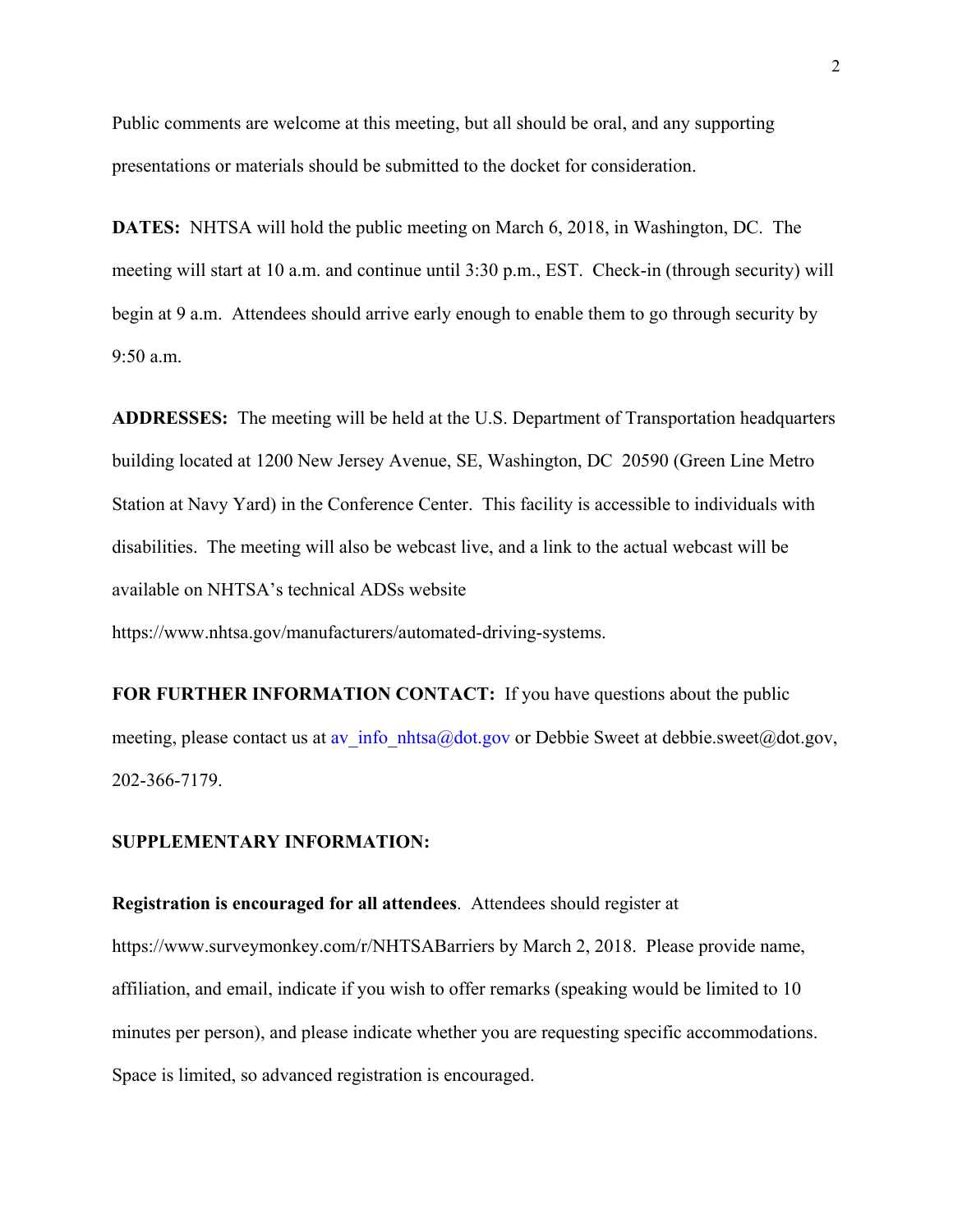Although attendees will be given the opportunity to offer comments, the Agency is limiting comments to oral only. We may not be able to accommodate all attendees who wish to make oral comments and will arrange the speakers on a first-come, first-served basis. However, if time does not allow for all comments during the meeting, comments may be submitted to the docket and will carry the same weight during review and analysis.

Should it be necessary to cancel the meeting due to inclement weather or other emergency, NHTSA will take all available measures to notify registered participants.

NHTSA will conduct the public meeting informally, and technical rules of evidence will not apply. We will arrange for a written transcript of the meeting and keep the official record open for 30 days after the meeting to allow submission of supplemental information. You may make arrangements for copies of the transcripts directly with the court reporter, and the transcript will also be posted in the docket when it becomes available. The webcast will be recorded and posted to the NHTSA website as well.

**Written Comments**: Written statements and supporting information submitted during the comment period will be considered with the same weight as oral comments and supporting information presented at the public meeting. Please submit all written comments no later than April 5, 2018, by any of the following methods:

• Federal Rulemaking Portal: Go to http://www.regulations.gov. Follow the online instructions for submitting comments.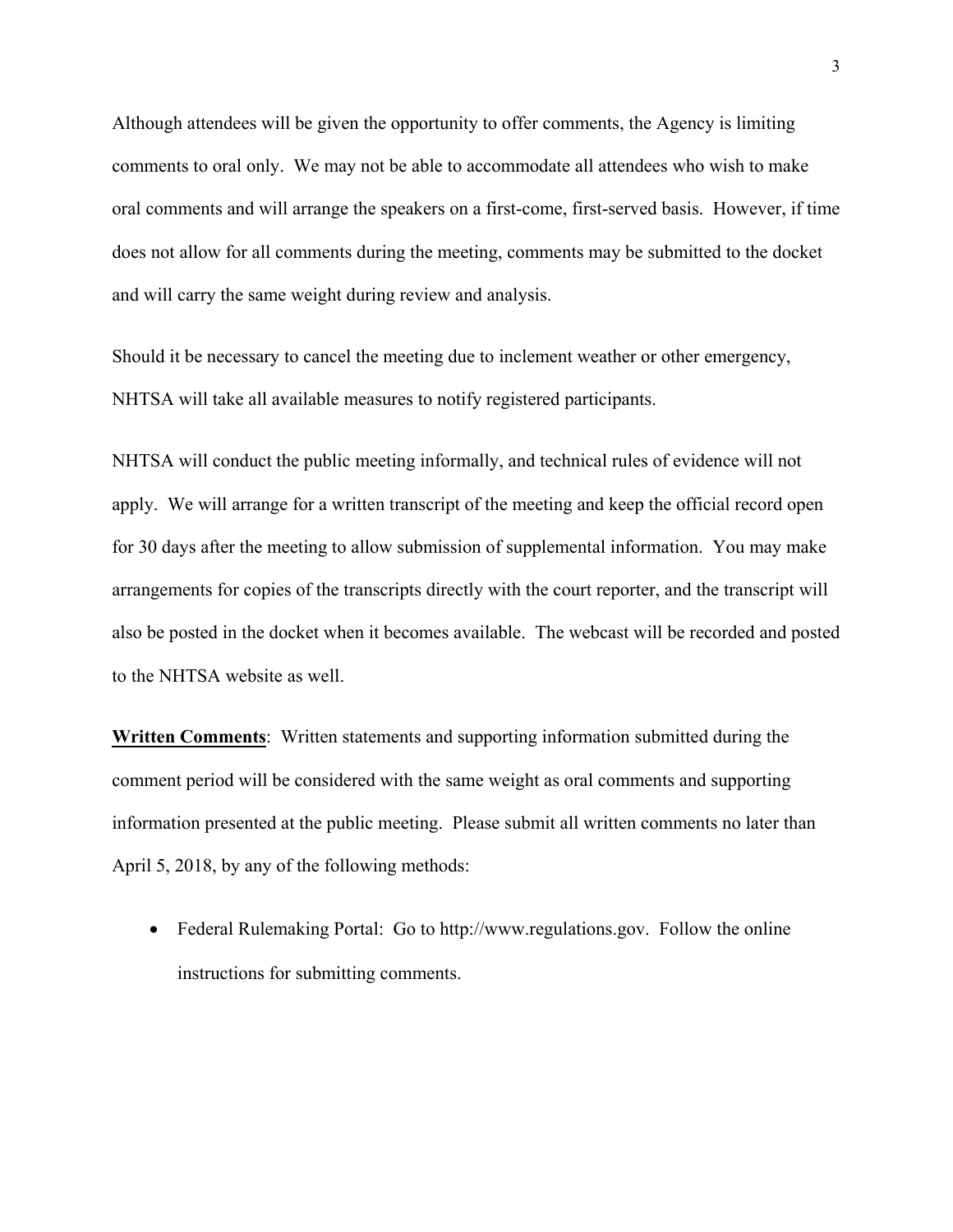- Mail: Docket Management Facility: U.S. Department of Transportation, 1200 New Jersey Avenue, SE, West Building Ground Floor, Room W12-140, Washington, DC 20590-0001.
- Hand Delivery or Courier: 1200 New Jersey Avenue, SE, West Building Ground Floor, Room W12-140, Washington, DC 20590-0001, between 9 a.m. and 5 p.m. EST, Monday through Friday, except Federal Holidays.
- Fax: 202-366-1767.

**Instructions**: All submissions must include the agency name and docket number. Note that all comments received will be posted without change to http://www.regulations.gov, including any personal information provided. Please see the Privacy Act discussion below.

**Docket:** For access to the docket go to http:///www.regulations.gov at any time or to 1200 New Jersey Avenue, SE, West Building, Ground Floor, Room W12-140, Washington, DC 20590, between 9 a.m. and 5 p.m., Monday through Friday, except Federal Holidays. Telephone: 202- 366-9826.

**Privacy Act:** Anyone can search the electronic form of all comments received into any of our dockets by the name of the individual submitting the comment (or signing the comment, if submitted on behalf of an association, business, labor union, etc.). You may review DOT's complete Privacy Act Statement in the **Federal Register** published on April 11, 2000 (Volume 65, Number 70; Pages 19477-78), or you may visit http://www.regulations.gov/privacyNotice.

**Confidential Business Information:** If you wish to submit any information under a claim of confidentiality, you should submit three copies of your complete submission, including the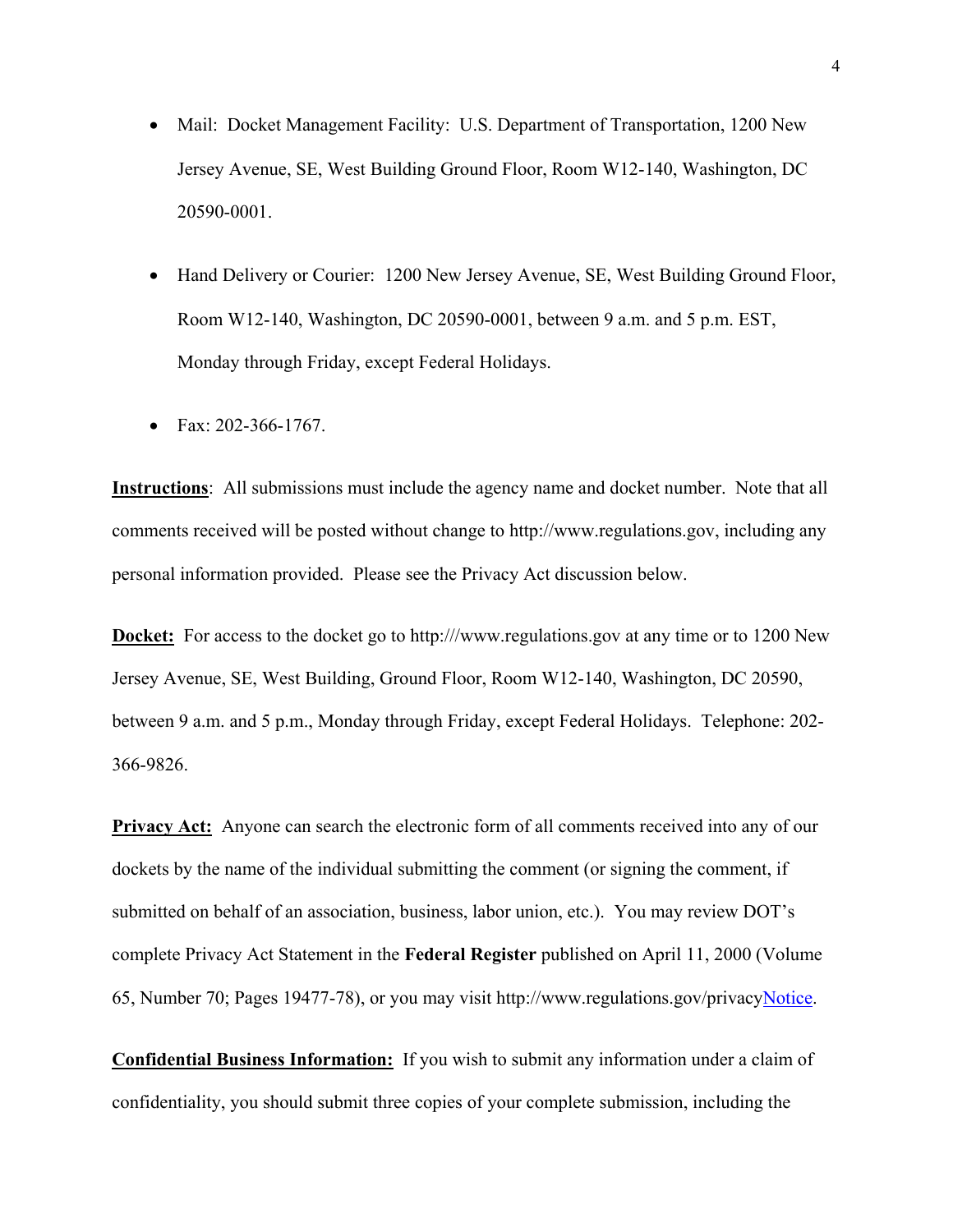information you claim to be confidential business information to the Chief Counsel, NHTSA, at the address given under FOR FURTHER INFORMATION CONTACT. In addition, you should submit two copies from which you have deleted the claimed confidential business information, to Docket Management at the address given above. When you send a comment containing information claimed to be confidential business information, you should submit a cover letter setting forth the information specified in our confidential business information regulation (49 CFR Part 512).

**Background:** NHTSA wants to avoid impeding progress with unnecessary or unintended regulatory barriers to motor vehicles that have Automated Driving Systems (ADSs) and unconventional designs, especially those with unconventional interior designs. To enable vehicles with ADSs and with unconventional interiors while maintaining those existing safety requirements that will be needed and appropriate for those vehicles, NHTSA is developing plans and proposals for removing or modifying existing regulatory barriers to testing and compliance certification in those areas for which existing data and knowledge are sufficient to support decision-making. In other areas, plans and proposals cannot be developed until the completion of near-term research to determine how to revise the test procedures for those vehicles.

Part of NHTSA's responsibility in carrying out its safety mission is not only to develop and set new safety standards for new motor vehicles and motor vehicle equipment, but also to modify existing standards as necessary to respond to changing circumstances such as the introduction of new technologies. Examples of previous technological transitions that triggered the need to adapt and/or replace requirements in the FMVSS include the replacing of analog dashboards by digital ones, the replacing of mechanical control systems by electronic ones, and the first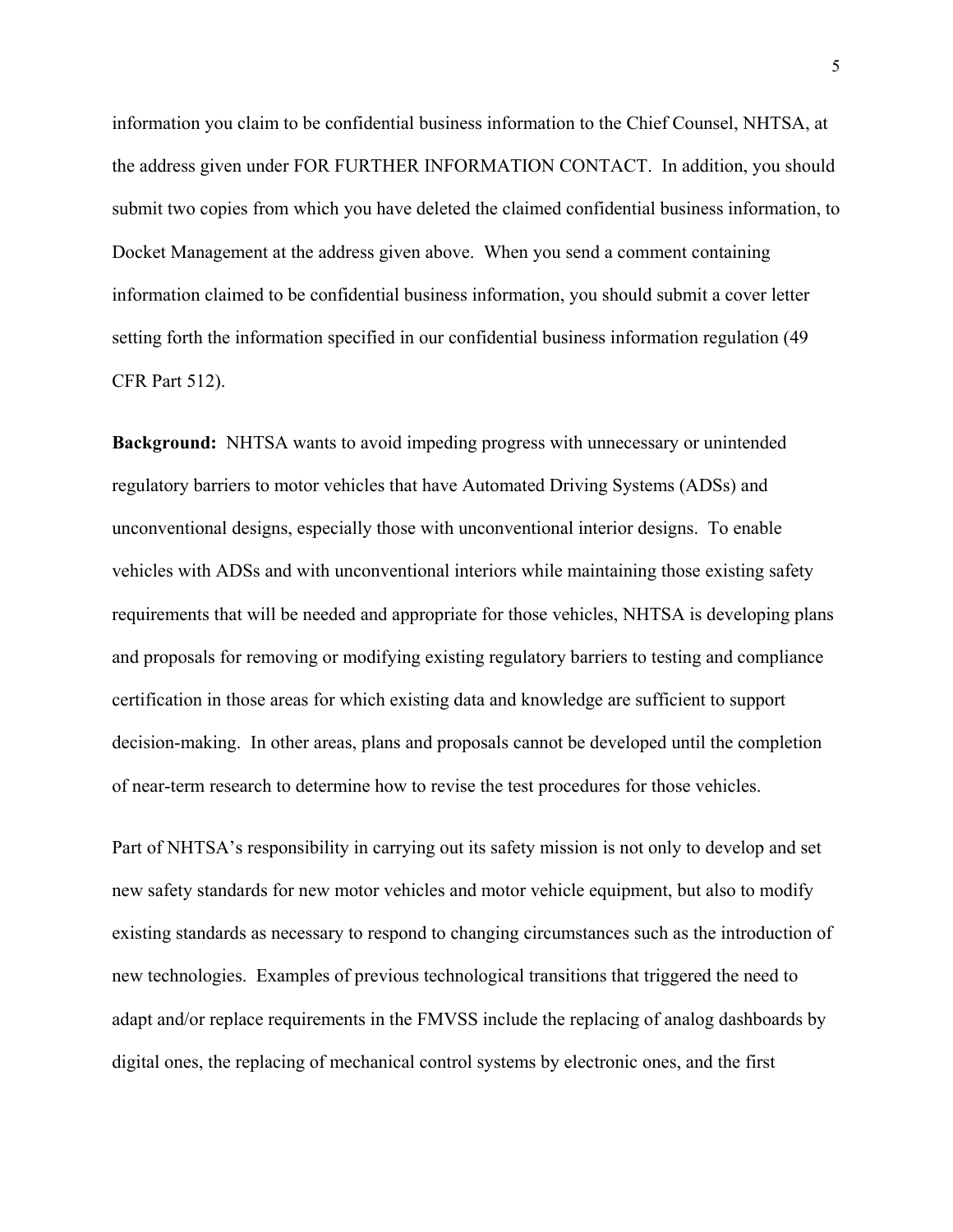production of electric vehicles in appreciable numbers. The existing FMVSS can be found in the Code of Federal Regulations at 49 CFR Part 571.

Almost all of NHTSA's FMVSS were developed and established well before ADS vehicles became a practicable possibility. As a result, the minimum performance requirements and test procedures in many of the FMVSS are based on assumptions about drivers occupying and controlling the vehicle. If a vehicle is designed so that only an ADS can control it rather than the human driver, and vehicle designers modify the passenger compartment, then many of the original assumptions will likely be invalid for that vehicle, and some may be problematic from a testing perspective.

**Meeting and Draft Agenda:** This public meeting is being held during the open comment period. The meeting is intended to present information regarding the RFC, questions of interest, activities within NHTSA with respect to barrier removal and activities external to NHTSA regarding barrier removal. This information will in turn provide more thorough background for those submitting comments to the RFC. Following presentations by NHTSA and various stakeholders, the public will have an opportunity to provide remarks. Individuals who register to speak at the Public Meeting will have 10 minutes to present oral remarks to NHTSA staff. Clarification questions may be asked of the presenters. Those registered to provide remarks will have the first opportunity to speak. The meeting agenda follows:

9:00 - 9:55 a.m. Arrival/Check-In 9:55 – 10:00 a.m. Meeting Logistics 10:00 - 10:05 a.m. Welcome Remarks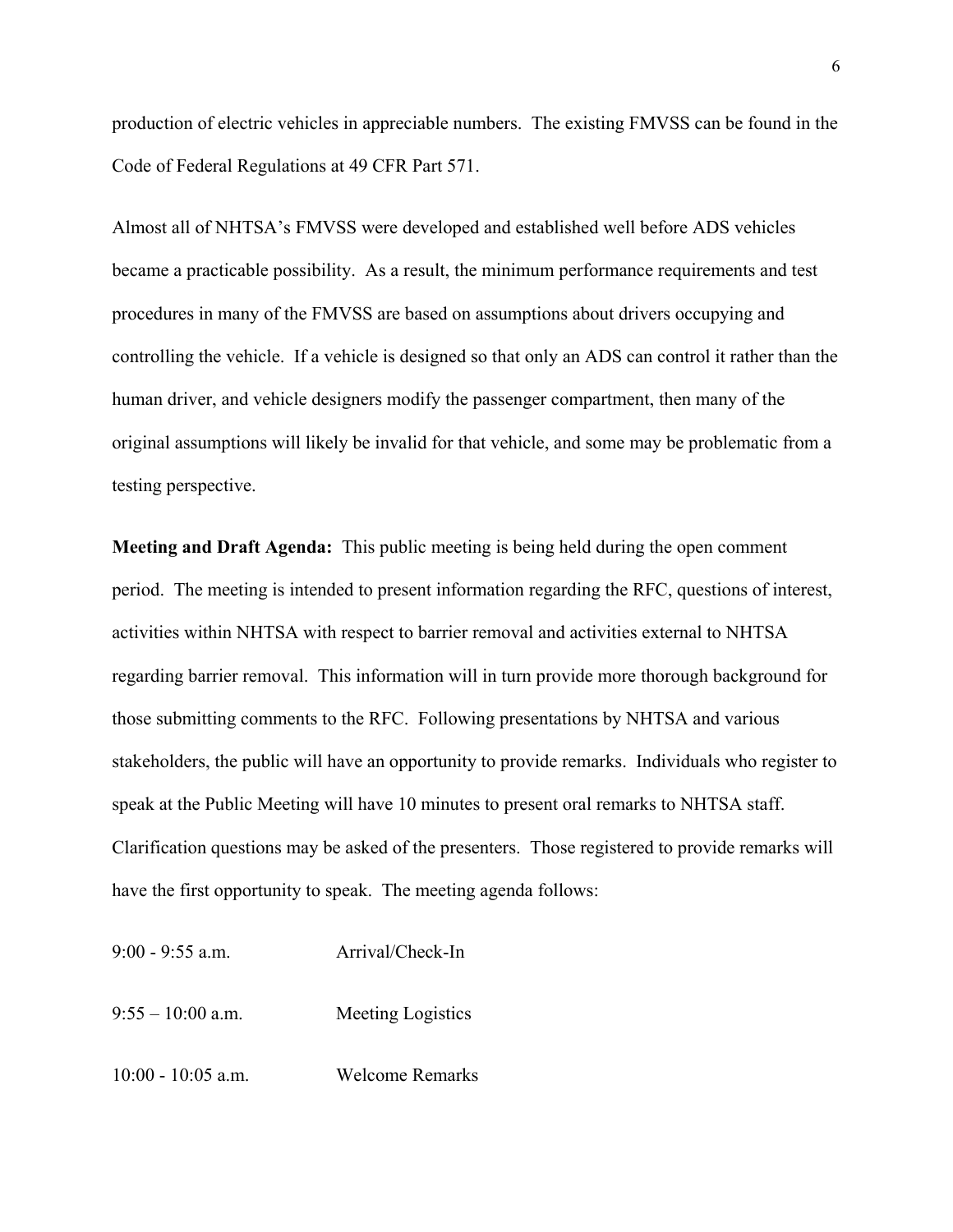| $10:05 - 10:20$ a.m.      | NHTSA Remark Regarding RFC                |
|---------------------------|-------------------------------------------|
| $10:20 - 10:50$ a.m.      | Presentation of NHTSA/VTTI Research       |
| $10:50 - 11:00$ a.m.      | Questions for NHTSA/VTTI                  |
| $11:00 - 11:50$ a.m.      | Presentation of Industry Activities       |
| $11:50$ a.m. - 12:00 p.m. | Questions for Industry                    |
| $12:00 - 1:00$ p.m.       | Lunch                                     |
| $1:00 - 2:15$ p.m.        | Comments from Registered Attendees        |
| $2:15 - 2:30$ p.m.        | <b>Break</b>                              |
| $2:30 - 3:30$ p.m.        | <b>Comments from Registered Attendees</b> |

**Specific Guiding Questions:** To help guide NHTSA's research to address testing and selfcertification issues, we seek comments on the topics below (the same questions as presented in the Request for Comments). The Agency urges that, where possible, comments be supported by data and analysis to increase their usefulness. Please clearly indicate the source of such data.

# **A. Barriers to testing, certification, and compliance verification**

1. What are the different categories of barriers that the FMVSS potentially create to the testing, certification and compliance verification of a new ADS vehicle lacking manual driving controls? Examples of barrier categories include the following: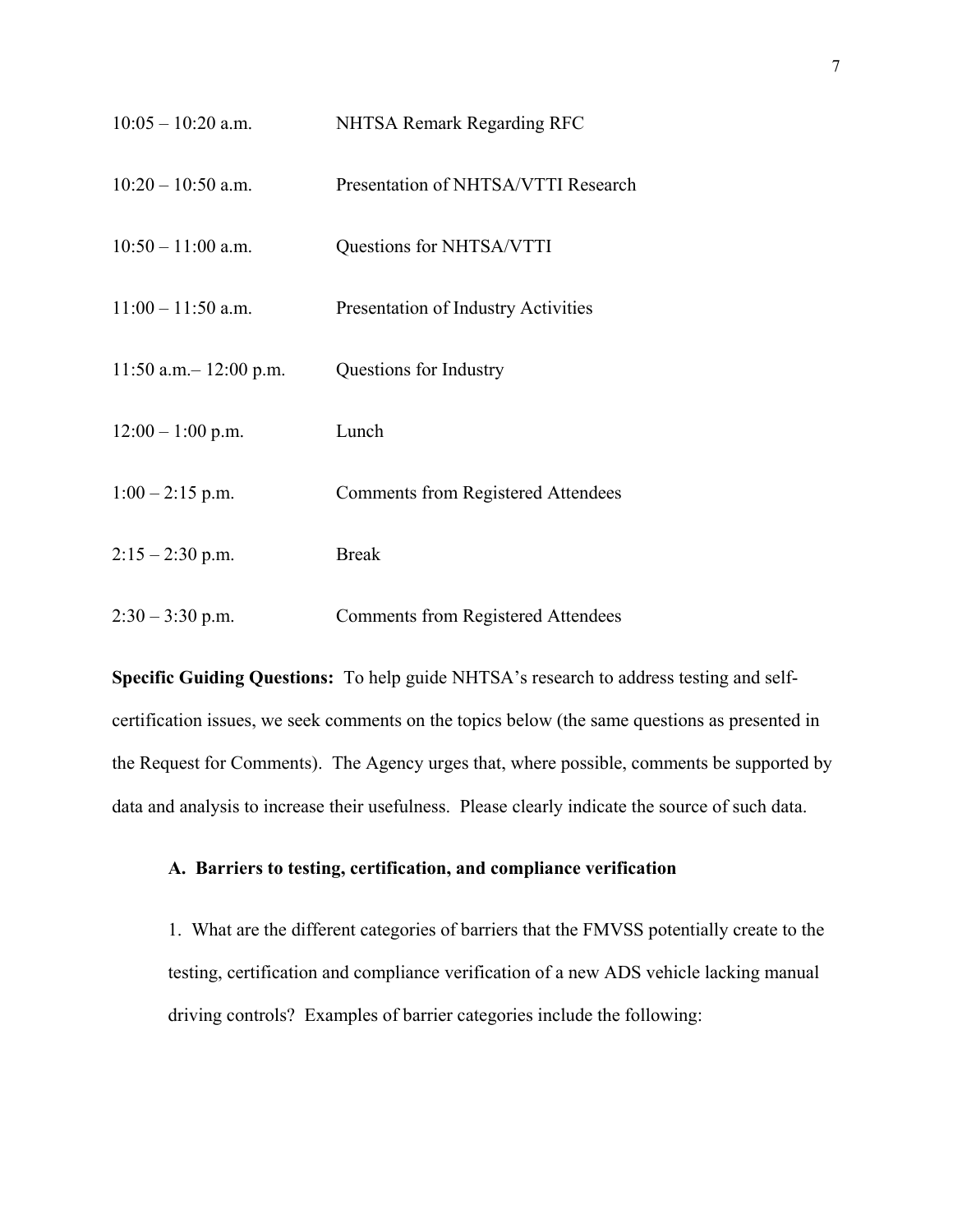a. Test procedures that cannot be conducted for vehicles with ADSs and with innovative interior designs; and

b. performance requirements that may serve a reduced safety purpose or even no safety purpose at all for vehicles with ADSs and thus potentially impose more cost and more restrictions on design than are warranted.

The first of the above categories is the primary focus of this document. However, the Agency seeks comments on both categories of barriers. If you believe that there are still other barrier categories, please identify them.

2. NHTSA requests comments on the statement made in NHTSA's February 2016 letter of interpretation to Google: that if a FMVSS lacks a test procedure that is suitable for the Agency's use in verifying a manufacturer's certification of compliance with a provision in that FMVSS, the manufacturer cannot validly certify the compliance of its vehicles with that provision. Do commenters agree that each of the standards identified in the letter as needing to be amended before manufacturers can certify compliance with it must be amended in order to permit certification? Why or why not? If there are other solutions, please describe them.

3. Do you agree (or disagree) that the FMVSS provisions identified in the Volpe report or Google letter as posing barriers to testing and certification are, in fact, barriers? Please explain why.

4. Do commenters think there are FMVSS provisions that pose barriers to testing and certification of innovative new vehicle designs, but were *not* covered in the Volpe report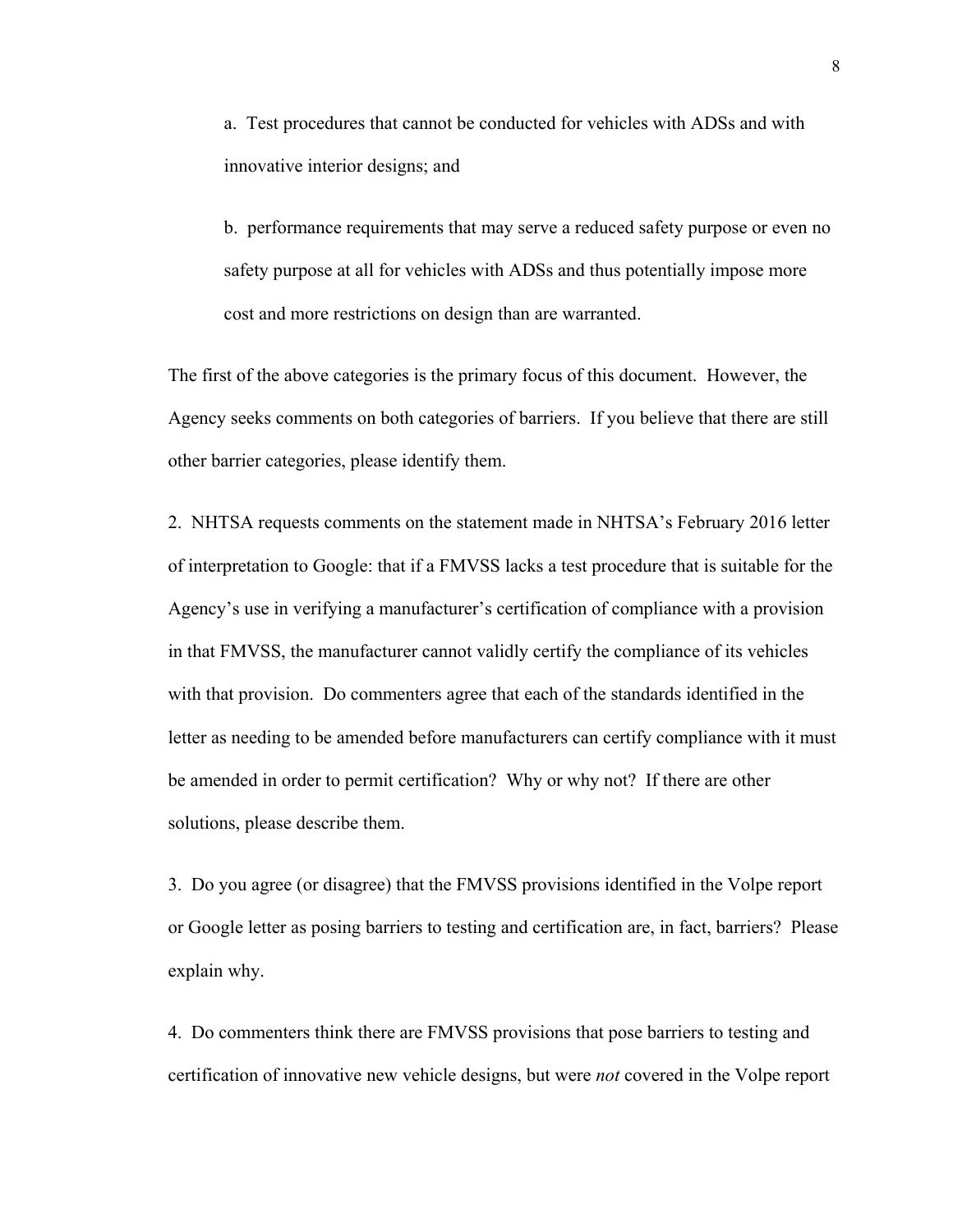or Google letter? If so, what are they, how do they pose barriers, and how do you believe NHTSA should consider addressing them?

5. Are there ways to solve the problems that may be posed by any of these FMVSS provisions without conducting additional research? If so, what are they and why do you believe that no further research is necessary? For example, can some apparent problems be solved through interpretation? If so, which ones?

6. Similarly, are there ways to solve the problems that may be posed by any of these FMVSS provisions without rulemaking? For example, can some apparent problems be solved through interpretation without either additional research or through rulemaking? If so, which ones?

7. In contrast, if a commenter believes that legislation might be necessary to enable NHTSA to remove a barrier identified by the commenter, please explain why, and please identify the specific existing law that the commenter thinks should be changed and describe how it should be changed. If there are associated regulations that the commenter believes should be changed, please identify the specific CFR citation and explain why they need to be changed.

8. Many FMVSS contain test procedures that are based on the assumed presence of a human driver and will therefore likely need to be amended to accommodate vehicles that cannot be driven by humans. Other FMVSS test procedures may seem, based on a plain reading of their language, to accommodate vehicles that cannot be driven by humans, but it may nevertheless be unclear how NHTSA (or a manufacturer attempting to self-certify to the test) would instruct the vehicle to perform the test as written.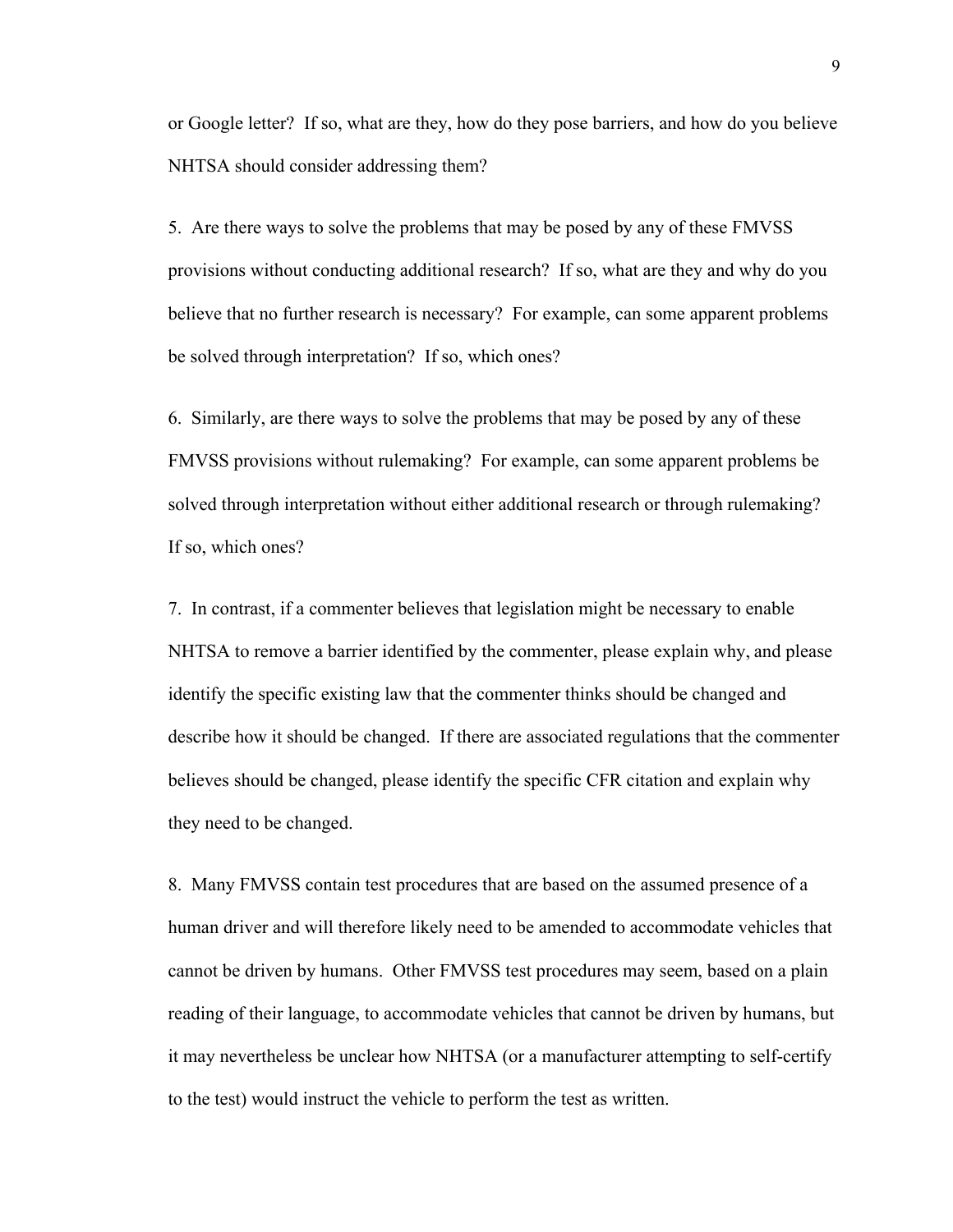a. Do commenters believe that these procedures should apply to a vehicle that cannot be driven by a human? If so, why? If there are data to support this position, please provide it.

b. If not, can NHTSA test in some other manner? Please identify the alternative manner and explain why it would be appropriate.

9. What research would be necessary to determine how to instruct a vehicle with an ADS, but without manual means of control, to follow a driving test procedure? Is it possible to develop a single approach to inputting these "instructions" in a manner applicable to all vehicle designs and all FMVSS, or will the approach need to vary? If so, why and how? If commenters believe there is a risk of gaming, what would that risk be and how could it be reduced or prevented?

10. In lieu of the approaches suggested in questions 8 and 9, is there an alternative means of demonstrating equivalent level of safety that is reliable, objective and practicable?

11. For FMVSS that include test procedures that assume a human driver is seated in a certain seating position (for example, procedures that assess whether a rearview mirror provides an image in the correct location), should NHTSA simply amend the FMVSS to require, for instance, that "driver's seat" requirements apply to any front seating position? If so, please explain why. If not, what research would need to be conducted to determine how NHTSA should amend those requirements?

12. A variety of FMVSS require safety-related dashboard telltales and other displays, if provided, to be visible to a human driver and controls to be within reach of that driver. Generally speaking, is there a safety need for the telltales and other displays in Table 1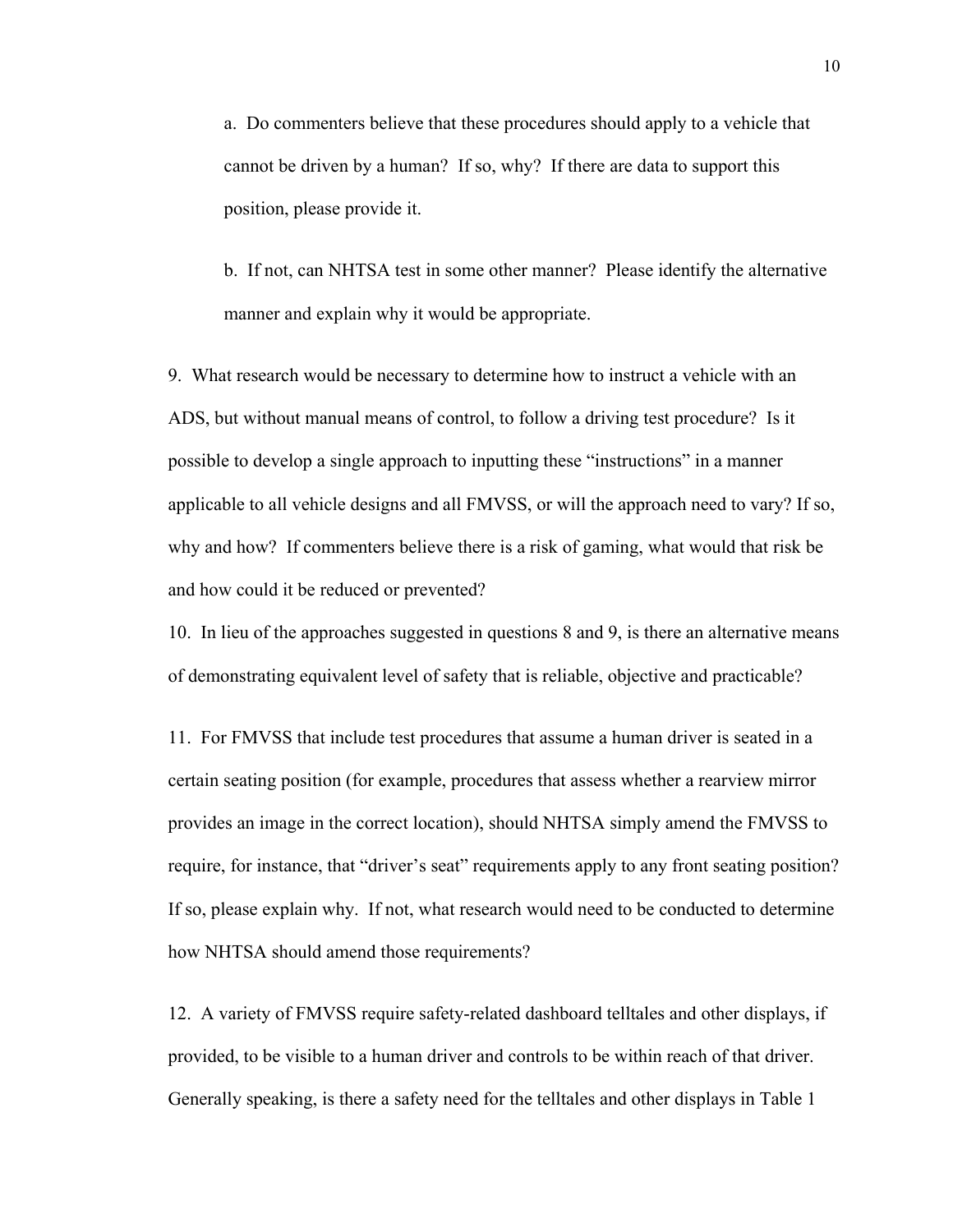and 2 of FMVSS No. 101 to be visible to any of the occupants in vehicles without manual driving controls? Commenters are requested to provide their own list of the telltales and other displays they believe are most relevant to meeting any potential safety need in those vehicles. For each item on that list, please answer the following questions:

a. Should the telltale or other display be required to be visible to one or more vehicle occupants in vehicles without manual driving controls?

b. If there is a need for continued visibility, to the occupant(s) of which seating position(s) should the telltale or other display be visible?

c. Does the answer to the question about the continued need for a telltale or other display to be visible to the occupant of a vehicle without manual driving controls change if a manufacturer equips the vehicle with a device like an "emergency stop button"? Why or why not?

d. Would the informational safety needs of the occupants of vehicles with ADSs differ depending on whether the vehicle has a full set of manual driving controls, just an emergency stop button, or no controls whatsoever?

e. Conversely, if a vehicle is designed such that it can be driven only by an ADS, does the ADS need to be provided with some or all the same information currently required to be provided for a human driver? For example, does the ADS need to know if the tires are underinflated? Why or why not?

f. If commenters believe that it would enhance safety if a vehicle's ADS were required to receive information similar to some or all of that currently required to be provided to human drivers by telltales and other displays, what research needs to be conducted to develop the kinds of objective and practicable performance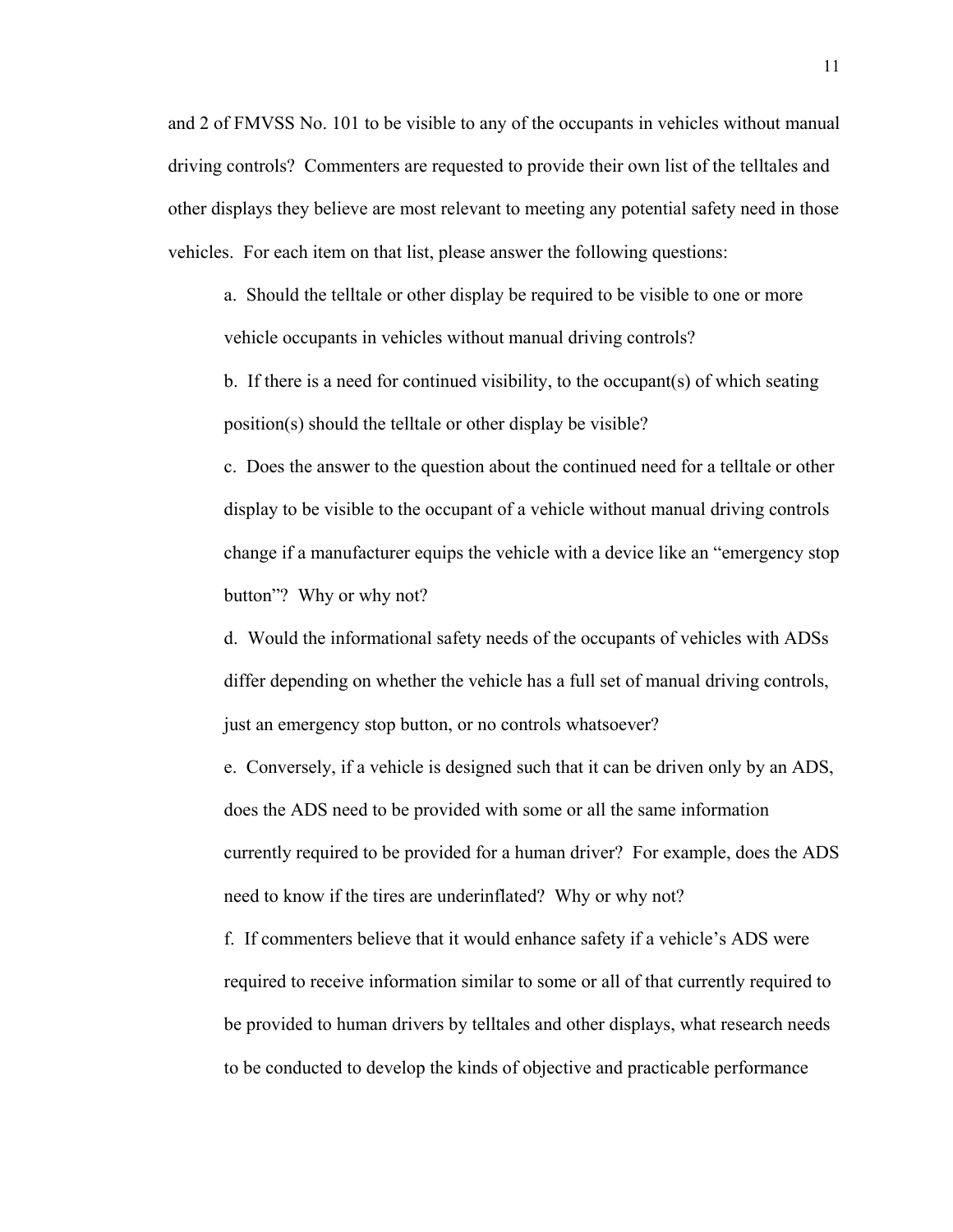requirements or test procedures that would enable manufacturers and the Agency to evaluate whether that information was provided to and understood by the ADS?

13. If NHTSA is going to conduct research to determine whether there is any safety need for the occupants of fully self-driving vehicles to continue to have any access to any of the non-driving controls (e.g., controls for windshield washer/wiper system, turn signals, and lights) in a vehicle without manual driving controls, what should that research include and how should NHTSA conduct it?

a. If there is a safety need for the occupants of fully self-driving vehicles to have access to any of the existing vehicle non-driving controls, please identify those controls and explain the safety need.

b. Do commenters believe that research should be conducted to determine whether any additional controls (such as an emergency stop button) might be necessary for safety or public acceptance if manual driving controls are removed from fully-self-driving vehicles? Why or why not, and what is the basis for your belief?

c. If NHTSA is going to conduct research to determine whether there is any safety need for the occupants of fully self-driving vehicles to continue to be able to control exterior lighting like turn signals and headlamp beam switching devices, what should that research include and how should NHTSA conduct it? Separately, if NHTSA is going to conduct research on what exterior lighting continues to be needed for safety when a human is not driving, what should that research include and how should NHTSA conduct it?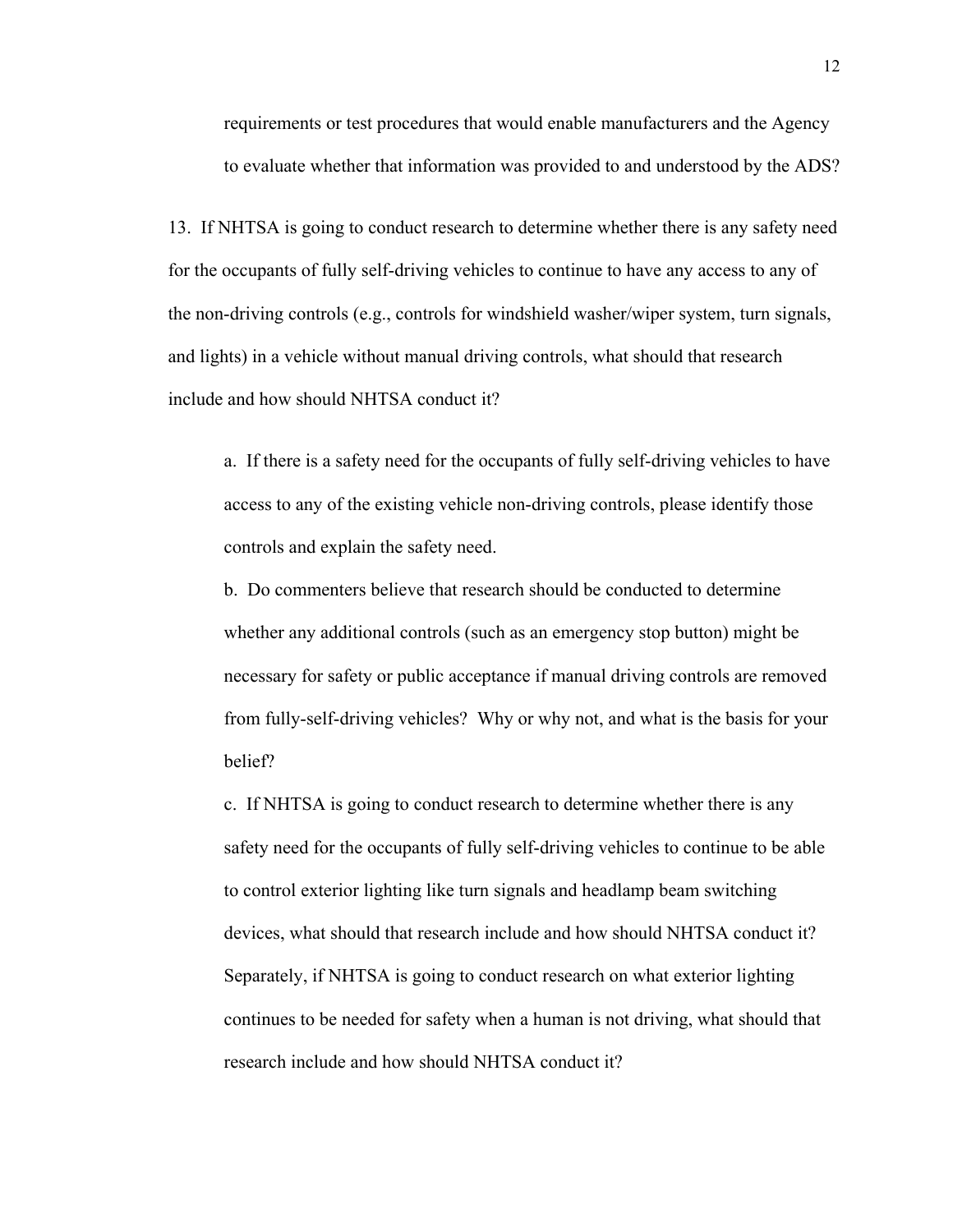14. If NHTSA is going to conduct research to determine whether there is a safety need for the occupants of vehicles with ADSs, but without manual driving controls, to be able to see to the side and behind those vehicles using mirrors or cameras, what should that research include and how should NHTSA conduct it? Separately, if NHTSA is going to conduct research to determine how NHTSA would test the ability of a vehicle's ADS to "see" around and behind the vehicle as well as (or better than) a human driver would, what should that research include and how should NHTSA conduct it?

15. Do the FMVSS create testing and certification issues for vehicles with ADSs other than those discussed above? If so, which FMVSS do so and why do you believe they present such issues? For example, FMVSS No. 108, "Lamps, reflective devices, and associated equipment," could potentially pose obstacles to certifying the compliance of a vehicle that uses exterior lighting and messaging, through words or symbols, to communicate to nearby pedestrians, cyclists, and motorists, such as at a 4-way stop intersection, the vehicle's awareness of their presence and the vehicle's willingness to cede priority of movement to any of those people. If research is needed to eliminate the barriers in an appropriate way, please describe the research and explain why it is needed. Are there other lighting issues that should be considered? For example, what lighting will be needed to ensure the proper functioning of the different types of vehicle sensors, especially cameras whose functions include reading traffic control signs?

16. If occupants of vehicles with ADSs, especially those without manual driving controls, are less likely to sit in what is now called the driver's seating position or are less likely to sit in seats that are facing forward, how should these factors affect existing requirements for crashworthiness safety features?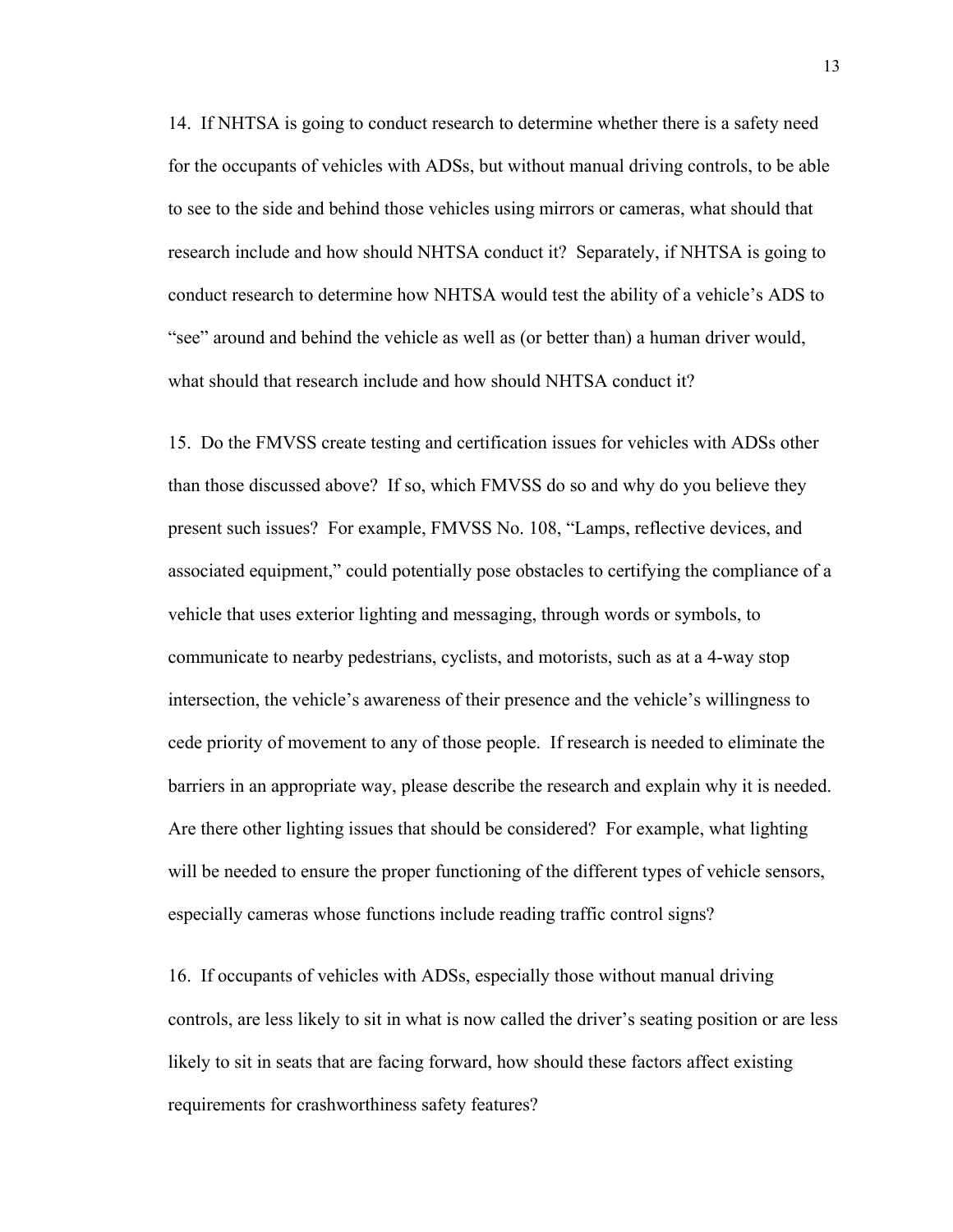17. If vehicles with ADSs have emergency controls that can be accessed through unconventional means, such as a smart phone or multi-purpose display and have unconventional interiors, how should the Agency address those controls?

18. Are there any specific regulatory barriers related to small businesses that NHTSA should consider, specifically those that may help facilitate small business participation in this emerging technology?

# **B. Research needed to address those barriers and NHTSA's role in conducting it**

19. For issues about FMVSS barriers that NHTSA needs research to resolve, do commenters believe that there are specific items that would be better addressed through research by outside stakeholders, such as industry or research organizations, instead of by NHTSA itself?

a. Which issues is industry better equipped to undertake on its own, and why? Which issues are research organizations or other stakeholders better equipped to undertake on their own, and why?

b. What research is needed to determine which types of safety performance metrics should be used to evaluate a particular safety capability and to develop a test procedure for evaluating how well a vehicle performs in terms of those metrics?

c. Which questions is NHTSA better equipped to undertake and why? For example, would NHTSA, as the regulator, be the more appropriate party to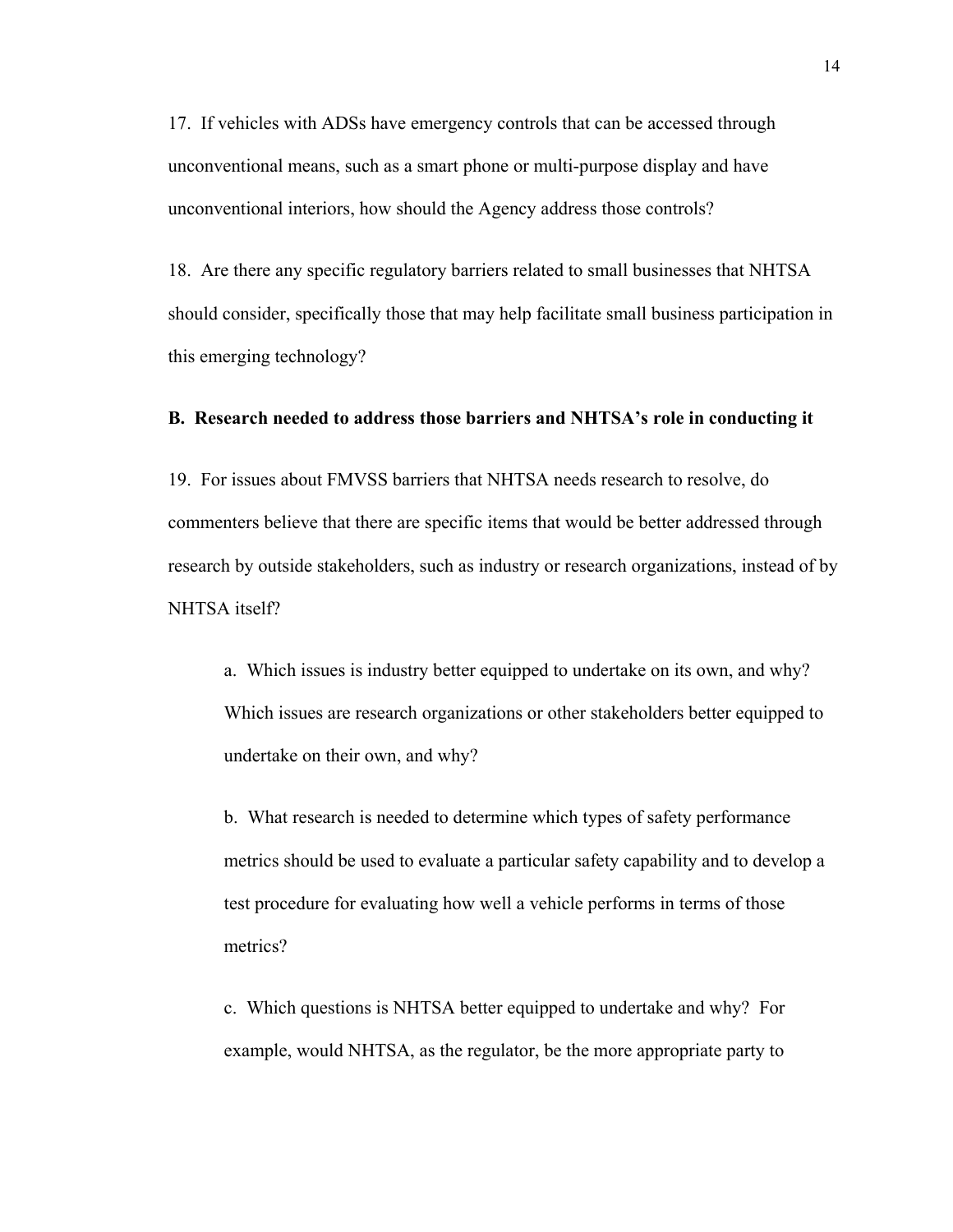conduct research needed to determine what performance threshold to require vehicles to meet with respect to that metric? Why or why not?

d. What research has industry, research organizations, and other stakeholders done related to barriers to testing and certification? What research are they planning to do? With respect to research planned but not yet completed, please identify the research and state the expected starting and end dates for that research.

e. How can NHTSA, industry, states, research organizations, and other stakeholders work together to ensure that, if the research on these issues were eventually to lead to rulemaking, it is done with the rigor and thoroughness that NHTSA would need to meet its statutory obligations, regardless of who performs it (e.g., done in a manner that enables the Agency to ensure that FMVSS are and remain objective and practicable, and continue to meet the need for safety)?

20. For the issues identified above or by commenters, which merit the most attention? How should the Agency prioritize its research and any follow-on rulemakings to remove the barriers to testing and certification?

21. Correcting barriers associated with the track testing of motor vehicles will be particularly challenging. Examples of such barriers follow:

a. FMVSS No. 126 specifies the use of an automated steering machine that depends on a vehicle's steering wheel to steer vehicles when they are tested for compliance. NHTSA will need to determine how to amend the standard to enable the Agency to conduct stability control testing in vehicles that lack a steering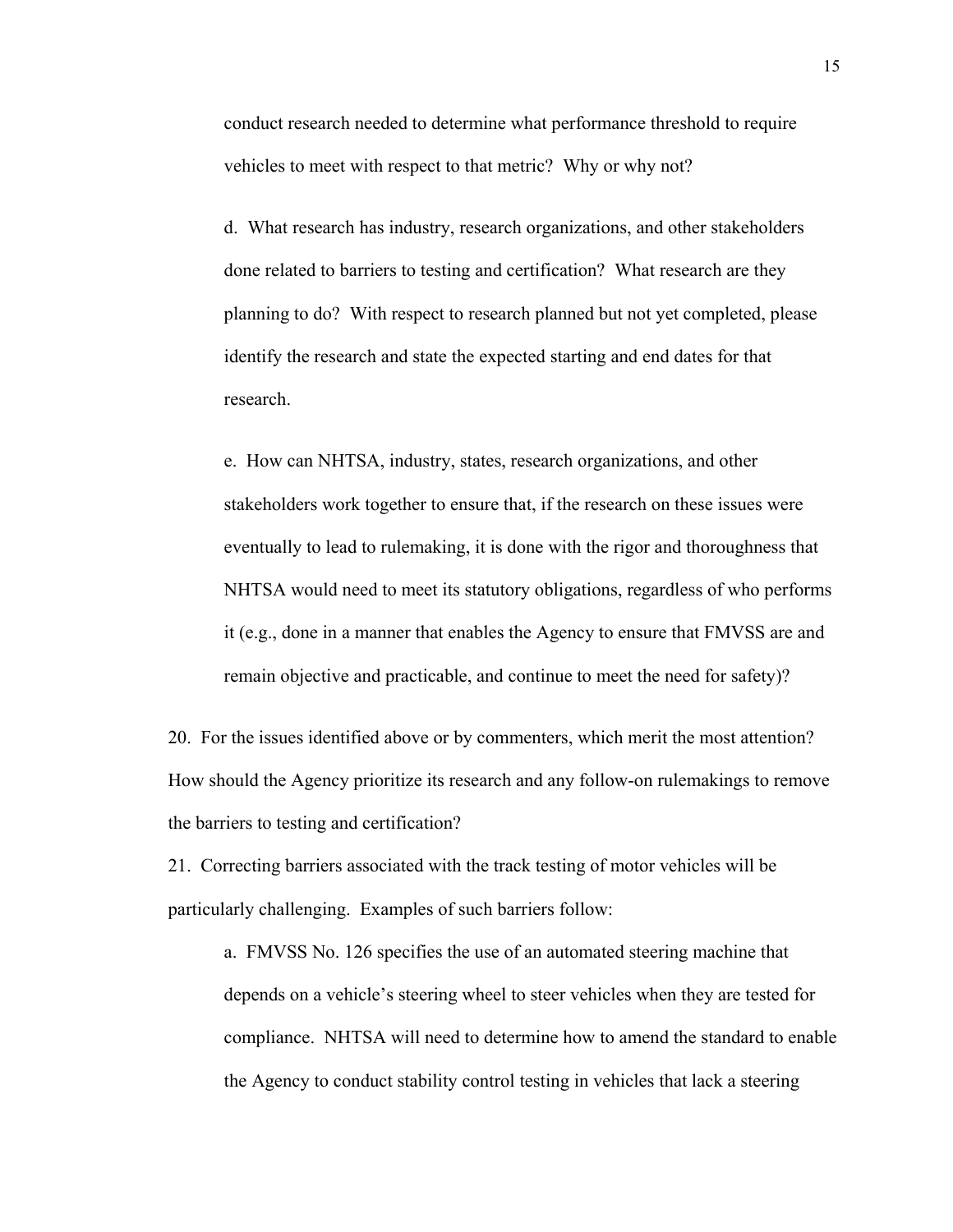wheel. Further, if NHTSA is going to conduct research to consider how to change the "sine with dwell" test procedure for FMVSS No. 126 so that steering wheel angle need not be measured at the steering wheel in determining compliance with the standard, what should that research include and how should NHTSA conduct it?

b. If NHTSA is going to conduct research to develop a performance test to verify how a vehicle is activating its service brakes, what should that research include and how should NHTSA conduct it? If NHTSA is going to conduct research to determine whether there continues to be a safety need to maintain a humanoperable service brake, what should that research include and how should NHTSA conduct it?

22. Are there industry standards, existing or in development, that may be suitable for incorporation by reference by NHTSA in accordance with the standards provisions of the National Technology Transfer and Advancement Act of 1995 and Office of Management and Budget Circular A-119, "Federal Participation in the Development and Use of Voluntary Consensus Standards and Conformity Assessment Activities?"

Issued in Washington D.C. under authority delegated by 49 CFR 1.95.